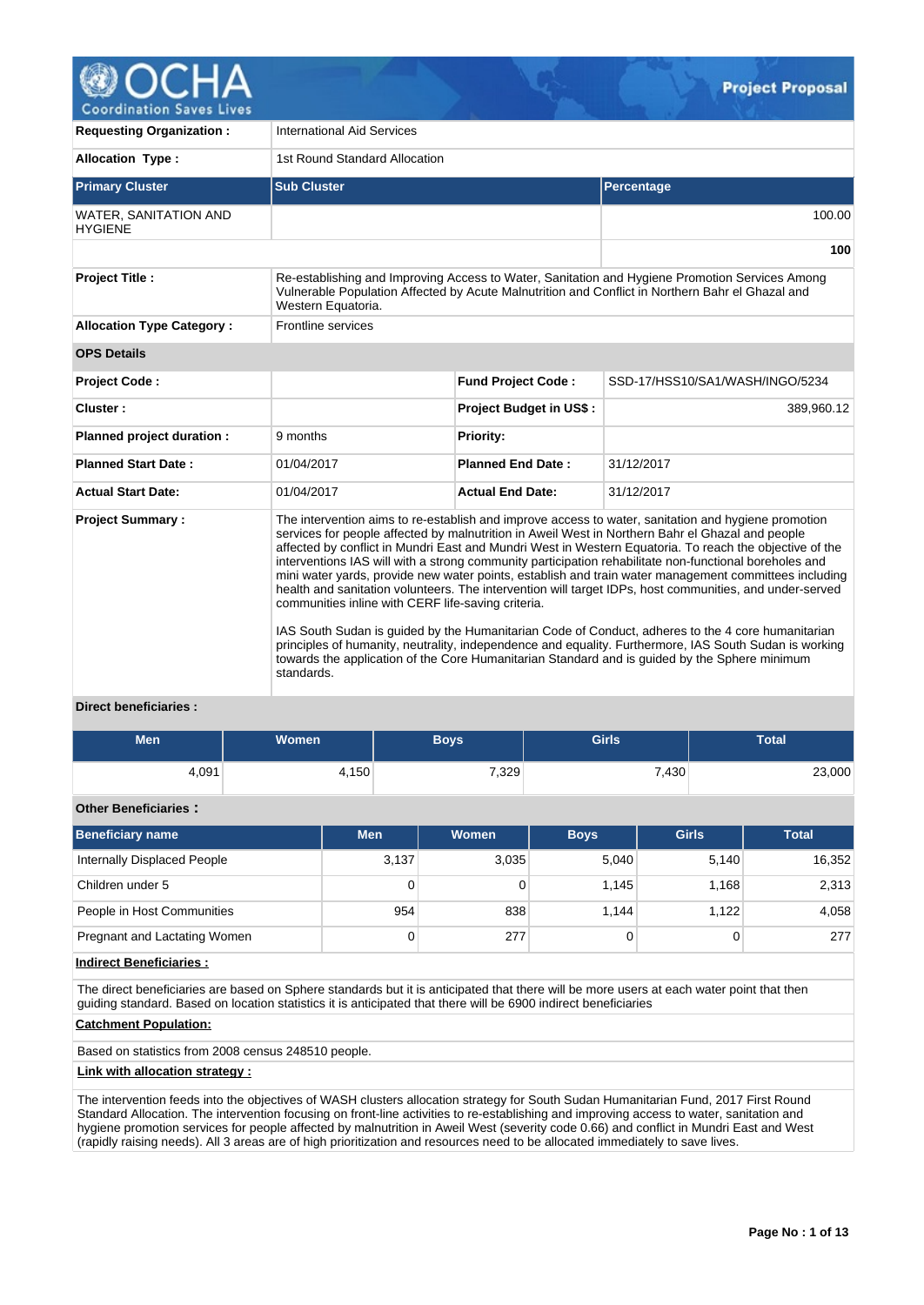# **Sub-Grants to Implementing Partners :**

| <u>Sub-Grants to implementing Faithers.</u>           |                                        |                               |  |                       |                             |  |  |  |  |  |
|-------------------------------------------------------|----------------------------------------|-------------------------------|--|-----------------------|-----------------------------|--|--|--|--|--|
| <b>Partner Name</b>                                   |                                        | <b>Partner Type</b>           |  | <b>Budget in US\$</b> |                             |  |  |  |  |  |
|                                                       |                                        |                               |  |                       |                             |  |  |  |  |  |
| Other funding secured for the same project (to date): |                                        |                               |  |                       |                             |  |  |  |  |  |
|                                                       | <b>Other Funding Source</b>            |                               |  |                       | <b>Other Funding Amount</b> |  |  |  |  |  |
|                                                       |                                        |                               |  |                       |                             |  |  |  |  |  |
| Organization focal point:                             |                                        |                               |  |                       |                             |  |  |  |  |  |
| Name                                                  | <b>Title</b>                           | <b>Email</b>                  |  |                       | <b>Phone</b>                |  |  |  |  |  |
| Zaitun Rogota                                         | Programme Support<br>Manager           | zaitun.rogota@ias-intl.org    |  |                       | +211916916783               |  |  |  |  |  |
| Moggas Godfrey Chandiga                               | <b>Country Director</b>                | godfred.chandiga@ias-intl.org |  |                       | +211956132726               |  |  |  |  |  |
| Hanna Carlsson                                        | <b>Humanitarian Affairs</b><br>Officer | hanna.carlsson@ias-intl.org   |  |                       | +254732846215               |  |  |  |  |  |
| <b>BACKGROUND</b>                                     |                                        |                               |  |                       |                             |  |  |  |  |  |

### **1. Humanitarian context analysis**

The combined factors of increased insecurity compounded by faltering mediation by the UN, IGAD Plus and the AU, which have yet to restore a tenable peace, have resulted in over 2.7 million displaced people (IDPs), 75 per cent of whom reside in the three hardest-hit conflict areas of Unity, Upper Nile and Jonglei States. With the advent of the dry season, it is expected that fighting will continue in various parts of Greater Upper Nile and Greater Equatoria, precipitating further displacement, both internally and across borders, into 2017. As the conflict enters its fourth year in 2017, food insecurity is expected to remain extremely high, compounded by an economic decline exacerbating humanitarian needs. Alarmingly, 4.9 million people – more than one-third of the total population – are severely food insecure. The prevalence of global acute malnutrition (GAM) has reached above the 15 per cent emergency threshold in 7 of 10 states, and is approximately double the emergency threshold in Unity and Northern Bahr el-Ghazal. The country has also suffered a cholera outbreak for the third consecutive year.

#### Northern Bahr el Ghazal

According to FAO, NBeG is experiencing one of the most severe malnutrition crises the country has seen in years. (FAO Humanitarian Appeal 2017) FEWS NET predict that without humanitarian assistance in NBeG, some households could exhaust their capacity to cope and be in IPC Phase V – famine) in February 2017).( FEWS NET Food Security Update, Extreme levels of food insecurity expected across South Sudan in 2017, December 2016, and Famine (IPC Phase 5) possible in South Sudan during 2017) One out of three people is already malnourished in some areas due to lack of safe water, poor hygiene and sanitation, and lack of food.( FAO Humanitarian Appeal 2017). Hardest hit areas are Aweil West and Aweil South. Water and sanitation continues to be a great challenge in NBeG and the interaction between diarrhea disease and malnutrition is well established. The WASH cluster has identified that 48% of the population in NBeG (665,907 people) are in need of emergency WASH services.( WASH Cluster Needs and Targets for 2017 and IAS Baseline Study, Bahr el Ghazal, July 2016)

### Western Equatoria

Wester Equatoria was one of the most peaceful parts in the country when the civil war started in late 2013. There were some fighting reported in the area in mid-2015 but thereafter the situation calmed down. However, in late 2015, the security situation worsened and thousands of people fled from new violence and attacks on civilians. Reports indicate that most of the town of Mundri West had been burned. The situation worsened further after the new outbreak of violence in Juba in July 2016. As of today, new displacement and humanitarian needs are continued to be reported from the state as a result of ongoing fighting and insecurity. Thousands of people are displaced in Mundri West County and in some areas in the county, humanitarian actors have not been able to access since December 2016. (OCHA Humanitarian Bulletin, 10 March 2017)

The conflict has resulted in many IDP's and destruction of basic infrastructure in communities in Mundri. Reports show a high number of people in need for assistance and the most critical groups are children and women. Due to the continuing insecurity in the area, humanitarian actors have been limited in providing WASH services.

## **2. Needs assessment**

IAS has conducted various WASH needs assessments in 2016, covering almost all the indicated locations. In areas where IAS did not have current first-hand needs assessments, information shared in the cluster and in OCHA coordination meetings including Inter-agency Rapid Needs Assessments (IRNA), and site reports from other agencies have been used. Needs assessments referenced are from July 2016, January 2017 and February 2017.

The following is the list of top needs identified from the needs exercises:

- Non-sufficient boreholes with clean and safe water (women and girls, and the rest of the community)
- Improved Sanitation and Hygiene services and WASH NFIs (women, girls, boys, and men)
- Security for women and girls (women and girls specific)

Access to clean water and improved sanitation and hygiene practices are closely related to acute malnutrion. Out of 23 counties with recent data, 14 have Global Acute Malnutrition (GAM) at or above 15%. Aweil West are one of the counties classified with global acute malnutrition above 15% and even with higher levels.

### **3. Description Of Beneficiaries**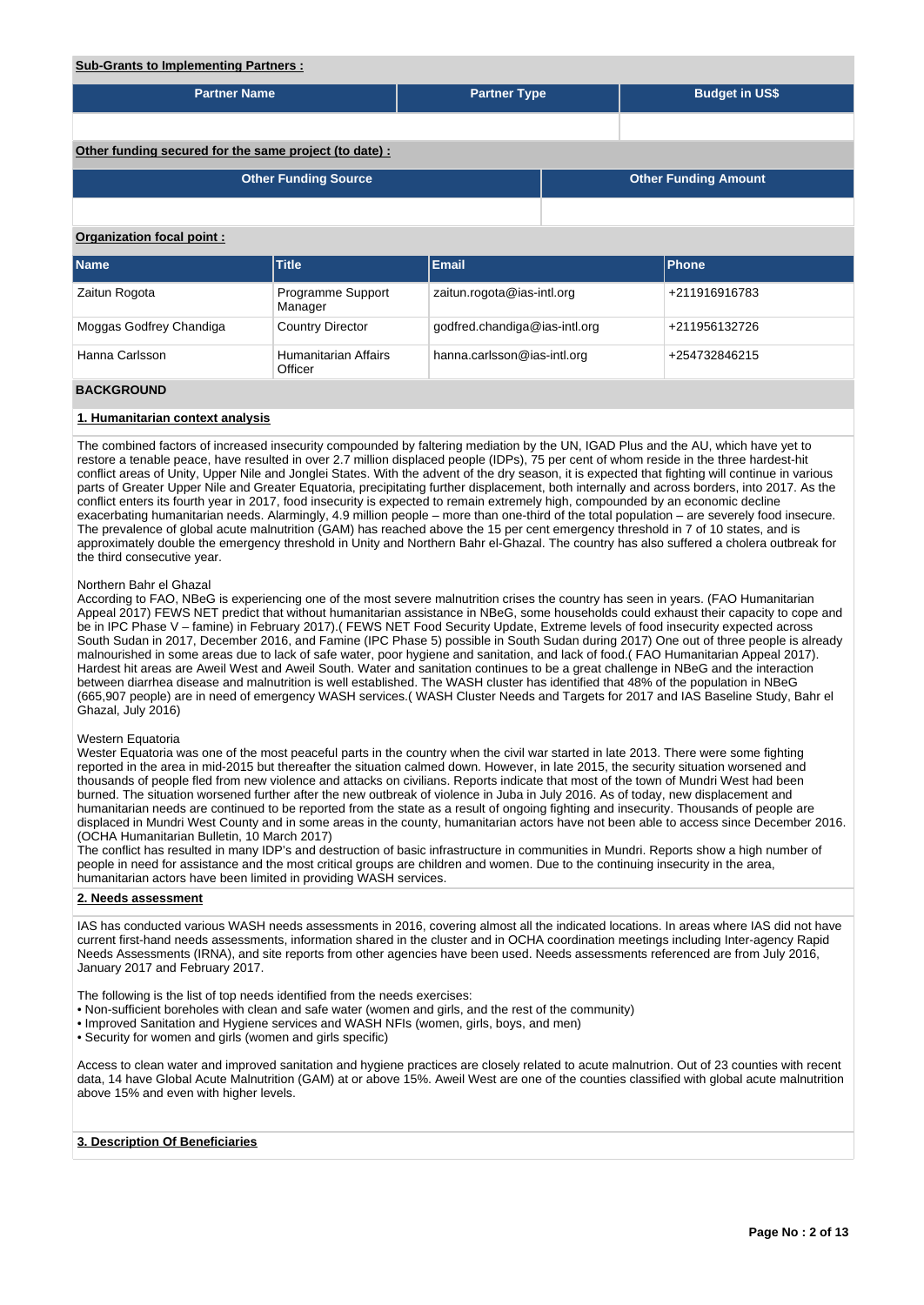The project will target men, women, boys and girls with the highest need of WASH services in the areas of intervention following the CERF life-saving criteria. Special attention will be given to pregnant and lactating women, children under 5 years old, elderly and people with special needs. The intervention will mainly target internally displaced people in Aweil West, Mundri East and Mundri West. New water points will be provided in the rural under-served communities faced with malnutrition (NBeG) but also in populated areas where existing water points are not enough due to influx of IDPs in WES. By so, the intervention will mitigate tension due to conflict over scarce resources. Sanitation activities will primarily target schools and health institutions while the MWYs will target populated areas.

## **4. Grant Request Justification**

The proposed intervention is aimed to re-establish and improve access to water, sanitation and hygiene promotion services for the vulnerable population in NBeG and WES through rehabilitation of non-functional boreholes and mini water yards, provision of new water points, establishment of water management committees (and re-establishment of WMC), and sanitation and hygiene promotion. Lack of safe water is one of the key challenges currently facing South Sudan. It has numerous implications on health, education and even conflict. By addressing this main problem, IAS will contribute to improved lives among the targeted communities as well as pave the way for other development initiatives, such as increased level of health and education due to reduction of water borne diseases and child mortality rates. The WASH interventions will take place among IDPs, host communities and in the rural under-served communities, sanitation activities will primarily target schools and health institutions while the MWYs will target populated areas. With these, IAS trusts that the gap between water, education and health will be bridged; as these activities coupled with a strong community development component will strengthen grass root capacity of management of projects as well as creating awareness on vital cross cutting issues like as HIV/AIDS, gender and environment, thereby providing foundation for increased level of sustainability in the context currently facing South Sudan. The targeted areas of the intervention are Aweil West in NBeG and Mundri East and Mundri West in WES. The exact locations will be identified together with local authorities, communities, Unicef and other relevant partners on the ground. The planned WASH intervention includes the below activities:

1. Construction of new water points (Aweil West) and rehabilitation and repair of non-functional boreholes (Mundri East and West), to create access to clean and safe water for the targeted beneficiaries.

2. Rehabilitation Mini Water Yard and conversion to solar powered water systems (Aweil West). This will help more people to be able to access water.

3. Training of Water Management Committee for each water-point. The existing Water Management Committees will be trained on management and maintenance of the borehole and hygiene and sanitation practices including cross-cutting issues like Gender, girl child education, child protection, HIV/Aids, conflict mitigation and environmental protection. (IAS level 1 and 2 training). The maintenance part will focus on topics as clearing the area, how to use the hand pump and conduct minor repairs. The management part will be focused on fee collection in order to pay for future repairs like costs for spare parts and fees for the mechanics. After the trainings the Water Management Committee will be responsible for training the community on hygiene and sanitation, and to manage and maintain the water point. 4. Training of 6 H&S volunteers to support IAS Community Development Officers.

The anticipated hygiene and sanitation intervention includes:

1. Intense hygiene and sanitation messages at household level: These include hygiene promotion open discussion groups in the community where volunteers and staff discuss with the community about improvement of hygiene and sanitation at household level in NBeG and WES. 2. Hygiene training sessions at schools: Conducting hygiene training sessions at schools gives an excellent opportunity to reach children from different households that can be scattered over the area. Children are open for new messages and will take the knowledge home to share with their families. Involving the teachers in the process will assure the lessons learned are practiced at school. 3. Hygiene campaigns at public places: Awareness campaigns will be organized at public places as markets, churches and mosques supporting the household campaings in NBeG and WES.

## **5. Complementarity**

IAS implement its WASH activities according to the Integrated Resource Water Management principles. This means that profound environmental considerations are taken before any activities are implemented. Environmental Impact Assessment (EIA) surveys is undertaken by IAS own environmental expert using IAS EIA format.

The activities in Aweil West will be coordinated with the Primary Health Care Center located in Ayat west Payam in Nyinbuli. The PHCC serves an estimated catchment population of more than 20,000 people. With an average monthly turnover of about 750 outpatients the facility seeks to deliver quality preventive and curative health care services that are particularly responsive to the needs of women and children. Referral services have also been provided alongside the preventive and curative health care activities. For over eight years IAS has been supporting the Nyinbuoli health facility in partnership with the county health department of Aweil west until a new partnership arrangement was recently worked out to include more partners in a concerted effort through the Health Pool Fund (II). In addition, the activities will complement ongoing CLTS activities in the area.

In WES, the activities will complement the activities that IAS does in partnership with Unicef and another donor. The intervention will enhance particular the "soft" H&S activities.

### **LOGICAL FRAMEWORK**

#### **Overall project objective**

Re-establish and improved access to water, sanitation and hygiene promotion services for the vulnerable population affected by conflict and acute malnutrition.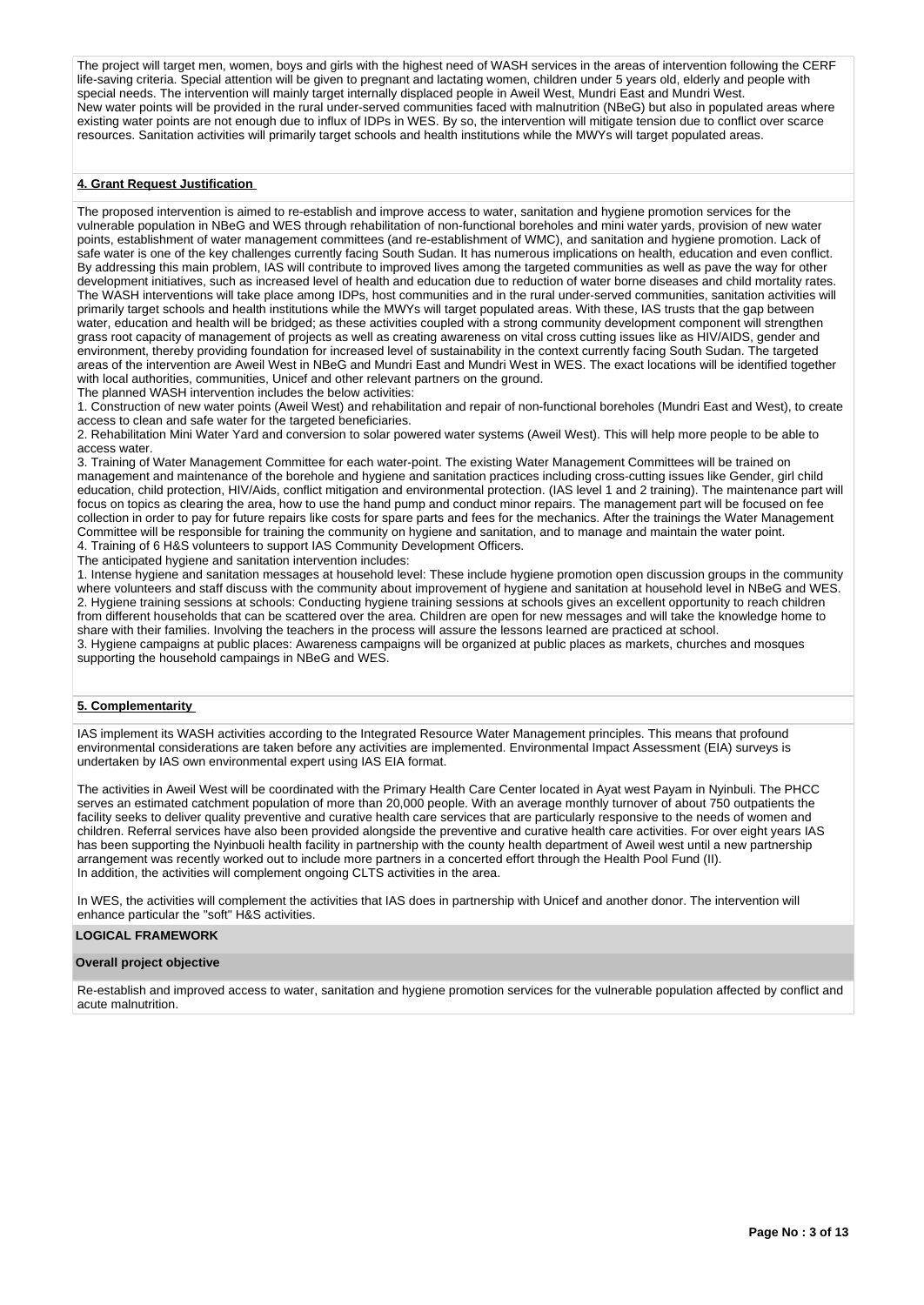|                                                                                                                                                                                                                                                                                                                                                                                          | <b>WATER, SANITATION AND HYGIENE</b>                                                                                                                                                       |                                                                                                                                                                                                                                                                                                                                    |            |                                 |           |           |               |  |  |  |  |  |
|------------------------------------------------------------------------------------------------------------------------------------------------------------------------------------------------------------------------------------------------------------------------------------------------------------------------------------------------------------------------------------------|--------------------------------------------------------------------------------------------------------------------------------------------------------------------------------------------|------------------------------------------------------------------------------------------------------------------------------------------------------------------------------------------------------------------------------------------------------------------------------------------------------------------------------------|------------|---------------------------------|-----------|-----------|---------------|--|--|--|--|--|
|                                                                                                                                                                                                                                                                                                                                                                                          | <b>Cluster objectives</b>                                                                                                                                                                  | <b>Strategic Response Plan (SRP) objectives</b>                                                                                                                                                                                                                                                                                    |            | <b>Percentage of activities</b> |           |           |               |  |  |  |  |  |
| floods.                                                                                                                                                                                                                                                                                                                                                                                  | Re-establish and improve access to water,<br>sanitation and hygiene promotion services for<br>the vulnerable population affected by conflict,<br>disease outbreaks, acute malnutrition and | SO2: Protect the rights and uphold the dignity<br>of the most vulnerable                                                                                                                                                                                                                                                           |            |                                 |           |           | 50            |  |  |  |  |  |
| floods.                                                                                                                                                                                                                                                                                                                                                                                  | Re-establish and improve access to water,<br>sanitation and hygiene promotion services for<br>the vulnerable population affected by conflict,<br>disease outbreaks, acute malnutrition and | SO1: Save lives and alleviate the suffering of<br>those most in need of assistance and<br>protection                                                                                                                                                                                                                               |            |                                 |           |           | 50            |  |  |  |  |  |
| <b>Contribution to Cluster/Sector Objectives:</b> The intervention will contribute to both cluster objectives and SO1 and SO2. Re-established<br>and improved access to water, sanitation and hygiene services will save lives and alleviate the suffering of those most in need of<br>assistance. In addition it will protect the rights and uphold the dignity of the most vulnerable. |                                                                                                                                                                                            |                                                                                                                                                                                                                                                                                                                                    |            |                                 |           |           |               |  |  |  |  |  |
| <b>Outcome 1</b>                                                                                                                                                                                                                                                                                                                                                                         |                                                                                                                                                                                            |                                                                                                                                                                                                                                                                                                                                    |            |                                 |           |           |               |  |  |  |  |  |
| Re-establish and improve access to water, sanitation and hygiene promotion for 23,000 vulnerable men, women, boys and girls affected by<br>either acute malnutrition or conflict in Aweil West, Mundri East and Mundri West.                                                                                                                                                             |                                                                                                                                                                                            |                                                                                                                                                                                                                                                                                                                                    |            |                                 |           |           |               |  |  |  |  |  |
| Output 1.1                                                                                                                                                                                                                                                                                                                                                                               |                                                                                                                                                                                            |                                                                                                                                                                                                                                                                                                                                    |            |                                 |           |           |               |  |  |  |  |  |
| <b>Description</b>                                                                                                                                                                                                                                                                                                                                                                       |                                                                                                                                                                                            |                                                                                                                                                                                                                                                                                                                                    |            |                                 |           |           |               |  |  |  |  |  |
|                                                                                                                                                                                                                                                                                                                                                                                          | (Sphere Water Supply Standard 1: Access and Water Quantity)                                                                                                                                | 41 non-functional water points rehabilitated in Aweil West, Mundri East and Mundri West serving 22,000 men, women, boys and girls                                                                                                                                                                                                  |            |                                 |           |           |               |  |  |  |  |  |
| <b>Assumptions &amp; Risks</b>                                                                                                                                                                                                                                                                                                                                                           |                                                                                                                                                                                            |                                                                                                                                                                                                                                                                                                                                    |            |                                 |           |           |               |  |  |  |  |  |
| Access to target area.<br>Participation of target population.<br>Cooperation and coordination with local authorities.<br>No insecurity.<br>Transport roads safe to transport material.<br>Material accessible in South Sudan.                                                                                                                                                            |                                                                                                                                                                                            |                                                                                                                                                                                                                                                                                                                                    |            |                                 |           |           |               |  |  |  |  |  |
| <b>Indicators</b>                                                                                                                                                                                                                                                                                                                                                                        |                                                                                                                                                                                            |                                                                                                                                                                                                                                                                                                                                    |            |                                 |           |           |               |  |  |  |  |  |
|                                                                                                                                                                                                                                                                                                                                                                                          |                                                                                                                                                                                            | <b>End</b><br><b>End cycle beneficiaries</b><br>cycle                                                                                                                                                                                                                                                                              |            |                                 |           |           |               |  |  |  |  |  |
|                                                                                                                                                                                                                                                                                                                                                                                          |                                                                                                                                                                                            | <b>Boys</b> Girls                                                                                                                                                                                                                                                                                                                  |            |                                 |           |           |               |  |  |  |  |  |
| Code                                                                                                                                                                                                                                                                                                                                                                                     | <b>Cluster</b>                                                                                                                                                                             | <b>Indicator</b>                                                                                                                                                                                                                                                                                                                   | <b>Men</b> | <b>Women</b>                    |           |           | <b>Target</b> |  |  |  |  |  |
| Indicator 1.1.1                                                                                                                                                                                                                                                                                                                                                                          | <b>WATER, SANITATION</b><br><b>AND HYGIENE</b>                                                                                                                                             | [Frontline] Number of water points/boreholes<br>rehabilitated                                                                                                                                                                                                                                                                      |            |                                 |           |           | 41            |  |  |  |  |  |
| Observation<br>Photos                                                                                                                                                                                                                                                                                                                                                                    | <b>Means of Verification:</b> Rehabilitation log-books<br>Hand-over certificate to community.                                                                                              |                                                                                                                                                                                                                                                                                                                                    |            |                                 |           |           |               |  |  |  |  |  |
| Indicator 1.1.2                                                                                                                                                                                                                                                                                                                                                                          | <b>WATER, SANITATION</b><br>AND HYGIENE                                                                                                                                                    | [Frontline] Number of people provided with<br>sustained access to safe water supply [SPHERE<br>Standard]                                                                                                                                                                                                                           | 3,899      | 3,975                           | 7,00<br>4 | 7,12<br>2 | 22,000        |  |  |  |  |  |
|                                                                                                                                                                                                                                                                                                                                                                                          | <b>Means of Verification:</b> End of intervention evaluation                                                                                                                               |                                                                                                                                                                                                                                                                                                                                    |            |                                 |           |           |               |  |  |  |  |  |
| <b>Activities</b>                                                                                                                                                                                                                                                                                                                                                                        |                                                                                                                                                                                            |                                                                                                                                                                                                                                                                                                                                    |            |                                 |           |           |               |  |  |  |  |  |
| Activity 1.1.1<br>Procurement of material                                                                                                                                                                                                                                                                                                                                                | Rehabilitation of 1 MWY and converted into solar driven<br>Rehabilitation of 40 non-functional boreholes with hand-pumps<br>Handover of water point to community                           | Together with local authorities and communities identify water points that are prioritized to be rehabilitated<br>For each rehabilitated water point, formation and training of Water Management Committees in IAS Level 1 and Level 2 training in<br>maintenance of water points, hygiene and sanitation and cross-cutting issues |            |                                 |           |           |               |  |  |  |  |  |
| Output 1.2                                                                                                                                                                                                                                                                                                                                                                               |                                                                                                                                                                                            |                                                                                                                                                                                                                                                                                                                                    |            |                                 |           |           |               |  |  |  |  |  |
|                                                                                                                                                                                                                                                                                                                                                                                          |                                                                                                                                                                                            |                                                                                                                                                                                                                                                                                                                                    |            |                                 |           |           |               |  |  |  |  |  |
| <b>Description</b><br><b>Water Quantity)</b>                                                                                                                                                                                                                                                                                                                                             |                                                                                                                                                                                            | 2 new water points constructed in Aweil West serving 1,000 men, women, boys and girls (Sphere Water Supply Standard 1: Access and                                                                                                                                                                                                  |            |                                 |           |           |               |  |  |  |  |  |
| Assumptions & Risks                                                                                                                                                                                                                                                                                                                                                                      |                                                                                                                                                                                            |                                                                                                                                                                                                                                                                                                                                    |            |                                 |           |           |               |  |  |  |  |  |

# **Indicators**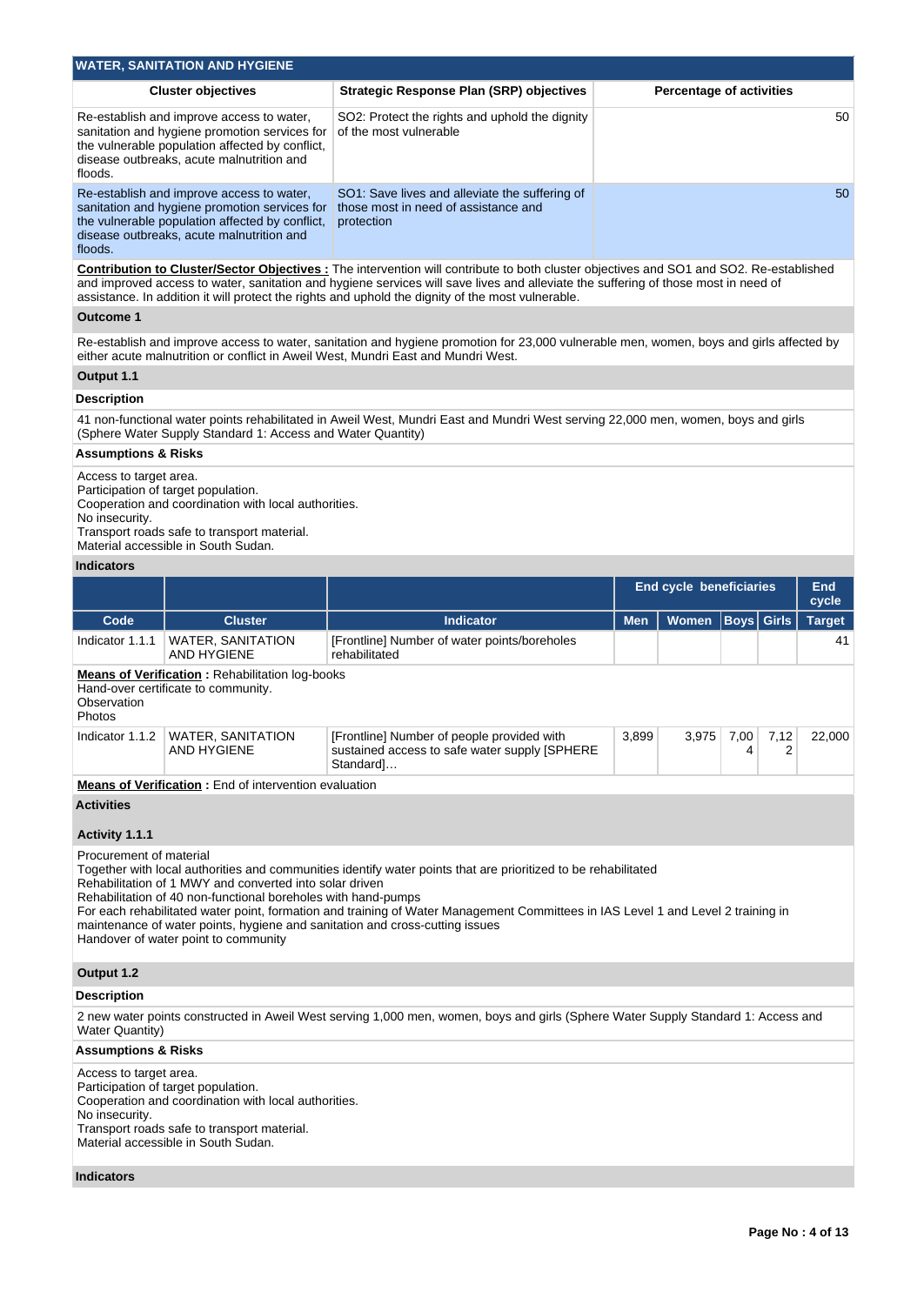|                                                                                                                                                                                                                                                                                                                                                                                                                          |                                                                                                                                                                                   |                                                                                                                                                                                                                                                                                                                                                                                                                      |            | <b>End cycle beneficiaries</b> |             |              | <b>End</b><br>cycle |  |  |  |  |
|--------------------------------------------------------------------------------------------------------------------------------------------------------------------------------------------------------------------------------------------------------------------------------------------------------------------------------------------------------------------------------------------------------------------------|-----------------------------------------------------------------------------------------------------------------------------------------------------------------------------------|----------------------------------------------------------------------------------------------------------------------------------------------------------------------------------------------------------------------------------------------------------------------------------------------------------------------------------------------------------------------------------------------------------------------|------------|--------------------------------|-------------|--------------|---------------------|--|--|--|--|
| Code                                                                                                                                                                                                                                                                                                                                                                                                                     | <b>Cluster</b>                                                                                                                                                                    | <b>Indicator</b>                                                                                                                                                                                                                                                                                                                                                                                                     | <b>Men</b> | <b>Women</b>                   | <b>Boys</b> | <b>Girls</b> | <b>Target</b>       |  |  |  |  |
| Indicator 1.2.1                                                                                                                                                                                                                                                                                                                                                                                                          | <b>WATER, SANITATION</b><br><b>AND HYGIENE</b>                                                                                                                                    | [Frontline] Number of new water points/boreholes<br>constructed                                                                                                                                                                                                                                                                                                                                                      |            |                                |             |              | 2                   |  |  |  |  |
| EIA report<br>Drilling logs<br>Drilling reports                                                                                                                                                                                                                                                                                                                                                                          | <b>Means of Verification:</b> Geophysical survey Report                                                                                                                           |                                                                                                                                                                                                                                                                                                                                                                                                                      |            |                                |             |              |                     |  |  |  |  |
| Indicator 1.2.2                                                                                                                                                                                                                                                                                                                                                                                                          | <b>WATER, SANITATION</b><br><b>AND HYGIENE</b>                                                                                                                                    | [Frontline] Number of people provided with<br>sustained access to safe water supply [SPHERE<br>Standard]                                                                                                                                                                                                                                                                                                             | 175        | 175                            | 325         | 325          | 1,000               |  |  |  |  |
|                                                                                                                                                                                                                                                                                                                                                                                                                          | <b>Means of Verification</b> : End of intervention evaluation                                                                                                                     |                                                                                                                                                                                                                                                                                                                                                                                                                      |            |                                |             |              |                     |  |  |  |  |
| <b>Activities</b>                                                                                                                                                                                                                                                                                                                                                                                                        |                                                                                                                                                                                   |                                                                                                                                                                                                                                                                                                                                                                                                                      |            |                                |             |              |                     |  |  |  |  |
| Activity 1.2.1                                                                                                                                                                                                                                                                                                                                                                                                           |                                                                                                                                                                                   |                                                                                                                                                                                                                                                                                                                                                                                                                      |            |                                |             |              |                     |  |  |  |  |
| Procurement of material<br>Identification of sites together with local authorities and local communities<br>Geophysical survey + EIA<br>Consultation with local authorities and community<br>Clearing of site<br>Drilling<br>Construction of platform and installation of hand pump<br>Selection of WMC members and 4 days training in IAS level 1 and level 2 training.<br>After training of WMC, handover to community |                                                                                                                                                                                   |                                                                                                                                                                                                                                                                                                                                                                                                                      |            |                                |             |              |                     |  |  |  |  |
| Output 1.3                                                                                                                                                                                                                                                                                                                                                                                                               |                                                                                                                                                                                   |                                                                                                                                                                                                                                                                                                                                                                                                                      |            |                                |             |              |                     |  |  |  |  |
| <b>Description</b>                                                                                                                                                                                                                                                                                                                                                                                                       |                                                                                                                                                                                   |                                                                                                                                                                                                                                                                                                                                                                                                                      |            |                                |             |              |                     |  |  |  |  |
| 344 Water Management Committee members including 6 volunteers whereof at least 140 are women trained or re-trained in IAS Level 1<br>and 2 training focusing on maintenance of water points, hygiene and sanitation and cross-cutting issues                                                                                                                                                                             |                                                                                                                                                                                   |                                                                                                                                                                                                                                                                                                                                                                                                                      |            |                                |             |              |                     |  |  |  |  |
| <b>Assumptions &amp; Risks</b>                                                                                                                                                                                                                                                                                                                                                                                           |                                                                                                                                                                                   |                                                                                                                                                                                                                                                                                                                                                                                                                      |            |                                |             |              |                     |  |  |  |  |
| Access to target area.<br>No insecurity.                                                                                                                                                                                                                                                                                                                                                                                 | Participation of target population.<br>Cooperation and coordination with local authorities.<br>Transport roads safe to transport material.<br>Material accessible in South Sudan. |                                                                                                                                                                                                                                                                                                                                                                                                                      |            |                                |             |              |                     |  |  |  |  |
| <b>Indicators</b>                                                                                                                                                                                                                                                                                                                                                                                                        |                                                                                                                                                                                   |                                                                                                                                                                                                                                                                                                                                                                                                                      |            |                                |             |              |                     |  |  |  |  |
|                                                                                                                                                                                                                                                                                                                                                                                                                          |                                                                                                                                                                                   |                                                                                                                                                                                                                                                                                                                                                                                                                      |            | End cycle beneficiaries        |             |              | <b>End</b><br>cycle |  |  |  |  |
| Code                                                                                                                                                                                                                                                                                                                                                                                                                     | <b>Cluster</b>                                                                                                                                                                    | <b>Indicator</b>                                                                                                                                                                                                                                                                                                                                                                                                     | <b>Men</b> | <b>Women</b>                   | Boys        | <b>Girls</b> | <b>Target</b>       |  |  |  |  |
| Indicator 1.3.1                                                                                                                                                                                                                                                                                                                                                                                                          | WATER, SANITATION<br><b>AND HYGIENE</b>                                                                                                                                           | [Frontline] Number of community based hygiene<br>promoters trained                                                                                                                                                                                                                                                                                                                                                   | 210        | 140                            |             |              | 350                 |  |  |  |  |
| Participants list<br>Handover certificate                                                                                                                                                                                                                                                                                                                                                                                | <b>Means of Verification:</b> Training logs<br>Signed Water Management Committees document                                                                                        |                                                                                                                                                                                                                                                                                                                                                                                                                      |            |                                |             |              |                     |  |  |  |  |
| Indicator 1.3.2                                                                                                                                                                                                                                                                                                                                                                                                          | <b>WATER, SANITATION</b><br><b>AND HYGIENE</b>                                                                                                                                    | [Frontline] Number of people reached through<br>direct and participatory hygiene promotion<br>activities                                                                                                                                                                                                                                                                                                             | 4,074      | 4,150                          | 7,32<br>9   | 7,44<br>7    | 23,000              |  |  |  |  |
| End of intervention evaluation                                                                                                                                                                                                                                                                                                                                                                                           | <b>Means of Verification:</b> Monitoring Reports                                                                                                                                  |                                                                                                                                                                                                                                                                                                                                                                                                                      |            |                                |             |              |                     |  |  |  |  |
| <b>Activities</b>                                                                                                                                                                                                                                                                                                                                                                                                        |                                                                                                                                                                                   |                                                                                                                                                                                                                                                                                                                                                                                                                      |            |                                |             |              |                     |  |  |  |  |
| Activity 1.3.1                                                                                                                                                                                                                                                                                                                                                                                                           |                                                                                                                                                                                   |                                                                                                                                                                                                                                                                                                                                                                                                                      |            |                                |             |              |                     |  |  |  |  |
| 4 days training of volunteers                                                                                                                                                                                                                                                                                                                                                                                            | Handover of water point to community                                                                                                                                              | Identification old WMC members and/or selection of new WMC members by the communities<br>4 days training in IAS Level 1 and 2 training on management of water points, hygiene and sanitation and cross-cutting issues.<br>Identification of 6 Hygiene and Sanitation Volunteers in the NBeG and WES<br>Continuous hygiene and sanitation promotion in the communities through different participatory methodologies. |            |                                |             |              |                     |  |  |  |  |
| <b>Additional Targets:</b>                                                                                                                                                                                                                                                                                                                                                                                               |                                                                                                                                                                                   |                                                                                                                                                                                                                                                                                                                                                                                                                      |            |                                |             |              |                     |  |  |  |  |
|                                                                                                                                                                                                                                                                                                                                                                                                                          |                                                                                                                                                                                   |                                                                                                                                                                                                                                                                                                                                                                                                                      |            |                                |             |              |                     |  |  |  |  |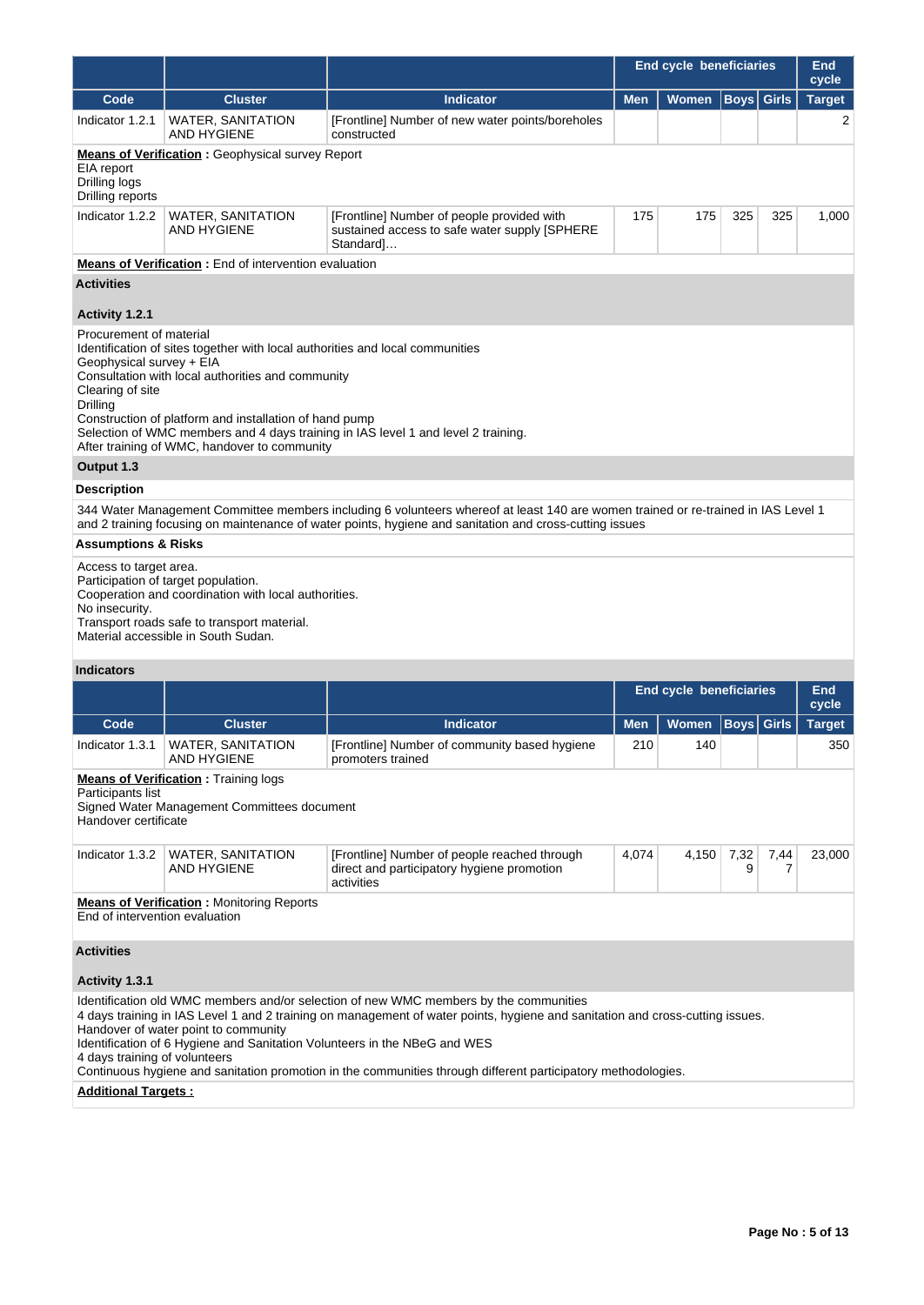# **Monitoring & Reporting plan**

Monthly monitoring reports, capturing sex-aggregated data, will be submitted from the IAS field offices to IAS Juba to monitor progress. IAS has a project monitoring report template that will be improved and used during the monitoring visits. Sphere minimum standards will be used to measure the success of the activities. There are a number of different technical reporting templates which will be utilized to report on the implementation of activities, such as borehole logs, water quality test reports, community training certificate etc. Regular updates/progress reports are shared with the WASH Cluster and targeted community through IAS staff on ground and relevant cluster members/local government offices.

IAS MEAL officer and IAS WASH Technical Advisor that are both based in the Programme Office in Juba will do regularly field visits for monitoring quality, completion and reports, as well as verifying locations through visiting GPS coordinates provided in the reports. The MEAL office visits the project sites on a monthly basis while the program manager visits the areas quarterly. Visits are combined with other projects implemented in the same areas for other donors. After each monitoring trip, IAS monitoring template is completed and discussed in the program department but also shared with the Senior Management Team for IAS South Sudan. The program department in South Sudan receives also advise from the humanitarian team in the international head office in Sweden. The international head office provides also quality assurance and will visit the country program a number of times each year including project sites. For this particular project, international HO visits have not been charged to SSHF:

Reporting to SSHF will be agreed but it is recommended that IAS report quarterly to SSHF.

### **Workplan**

| <b>Activitydescription</b>                                                                                                                                                                                                                                                                                                                                                                                                                                                                                                                              | Year | $\overline{2}$ | 3 |          | 5        |              |   | 8   | 9                           |              |              |     |
|---------------------------------------------------------------------------------------------------------------------------------------------------------------------------------------------------------------------------------------------------------------------------------------------------------------------------------------------------------------------------------------------------------------------------------------------------------------------------------------------------------------------------------------------------------|------|----------------|---|----------|----------|--------------|---|-----|-----------------------------|--------------|--------------|-----|
| Activity 1.1.1: Procurement of material<br>Together with local authorities and communities identify water points that are<br>prioritized to be rehabilitated<br>Rehabilitation of 1 MWY and converted into solar driven<br>Rehabilitation of 40 non-functional boreholes with hand-pumps<br>For each rehabilitated water point, formation and training of Water Management<br>Committees in IAS Level 1 and Level 2 training in maintenance of water points,<br>hygiene and sanitation and cross-cutting issues<br>Handover of water point to community | 2017 |                |   | X        |          |              |   |     | $x \times x$ x $x \times x$ |              | $\mathsf{X}$ |     |
| Activity 1.2.1: Procurement of material<br>Identification of sites together with local authorities and local communities<br>Geophysical survey + EIA<br>Consultation with local authorities and community<br>Clearing of site<br>Drilling<br>Construction of platform and installation of hand pump<br>Selection of WMC members and 4 days training in IAS level 1 and level 2 training.<br>After training of WMC, handover to community                                                                                                                | 2017 |                |   |          |          |              |   |     | X                           | X.           | X            |     |
| Activity 1.3.1: Identification old WMC members and/or selection of new WMC<br>members by the communities<br>4 days training in IAS Level 1 and 2 training on management of water points,<br>hygiene and sanitation and cross-cutting issues.<br>Handover of water point to community<br>Identification of 6 Hygiene and Sanitation Volunteers in the NBeG and WES<br>4 days training of volunteers<br>Continuous hygiene and sanitation promotion in the communities through different<br>participatory methodologies.                                  | 2017 |                |   | $\times$ | $\times$ | $\mathsf{x}$ | X | ΙX. | $\mathsf{X}$                | $\mathsf{x}$ | $\times$     | ΙX. |
| <b>OTHER INFO</b>                                                                                                                                                                                                                                                                                                                                                                                                                                                                                                                                       |      |                |   |          |          |              |   |     |                             |              |              |     |
| <b>Accountability to Affected Populations</b>                                                                                                                                                                                                                                                                                                                                                                                                                                                                                                           |      |                |   |          |          |              |   |     |                             |              |              |     |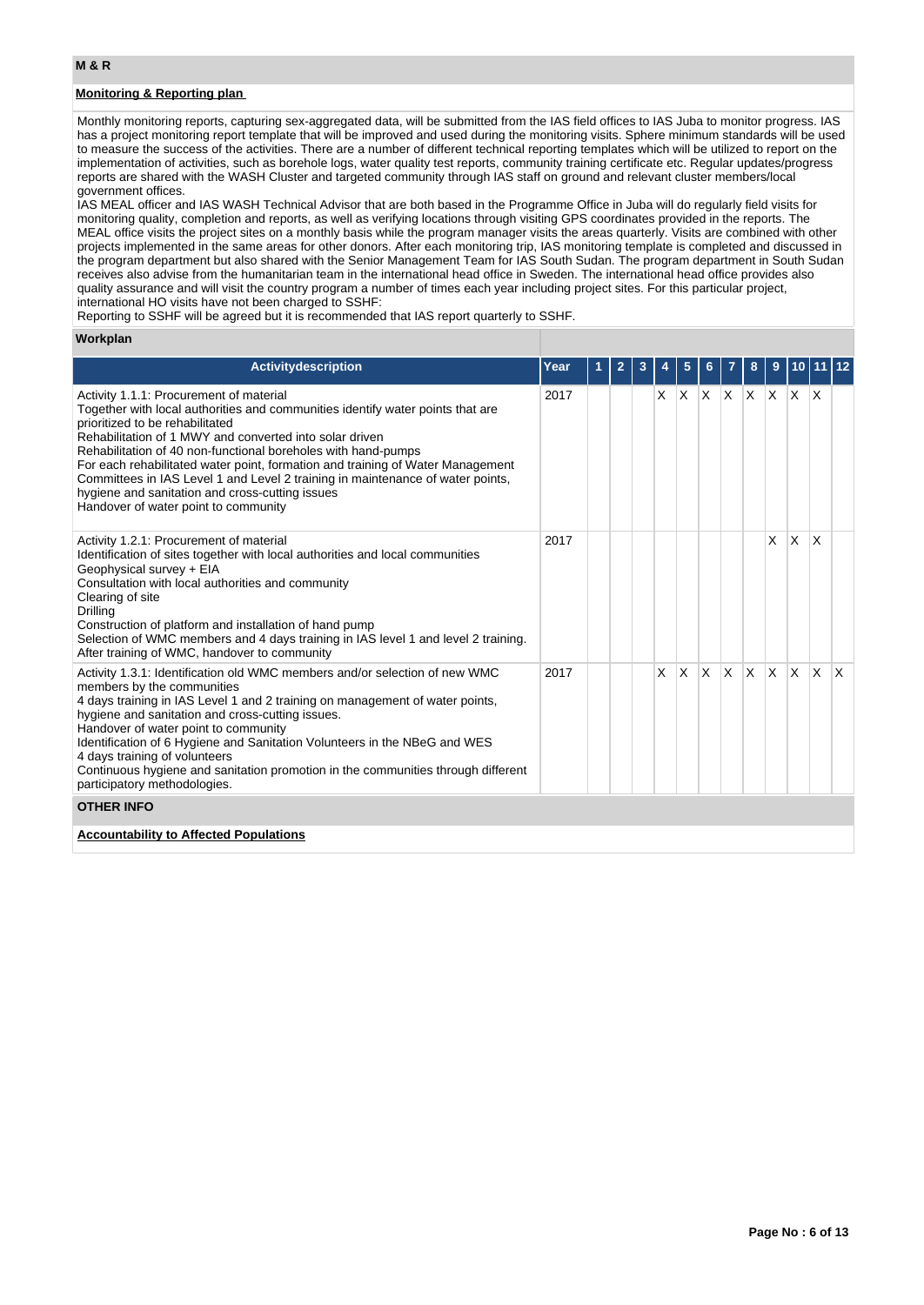IAS work is guided by its vision, 'a godly transformed society', mission 'to save lives, promote self reliance and dignity through human transformation, going beyond relief and development', and core values 'Missions, Integrity, Relational Leadership and Teamwork, Empathy (Compassion) and Equality'. IAS is also committed to the Humanitarian Principles, 'Humanity, Impartiality, Neutrality and Independence'. Accountability is seen as essential in order to fulfill IAS vision and mission, and ensuring that the core values and humanitarian principles are applied in all work. IAS works largely through partners, and as such, aims at working with partners who share IAS commitment to improving accountability to all key stakeholders. IAS specific commitments to accountability will not be enforced on partners, but IAS is committed to continually engage with partners on also improving their accountability

and establishing which commitments are non-negotiable (from each party) before entering into any partnership or joint project. The IAS Humanitarian Accountability Framework (HAF) outlines the commitments made to IAS key stakeholders, identified as the target community, Partners, Staff and Donors/ Supporters. The commitments consist of eight main categories:

- 1. Vision, Mission and Core Values (VMV)
- 2. Participation
- 3. Learning and Continual Improvement
- 4. Information Sharing
- 5. Protection
- 6. Staff Welfare and Security

7. Programme Quality and Sustainability

8. Transparency

These commitments are guided by the HAP Standard 2010 and other internal and external guidelines that IAS seeks to adhere to such as IAS policies as outlined in the Policy Handbook 2.0, People in Aid, The Sphere Project (Humanitarian AccountabilityPartnership (HAP) International, People In Aid and the Sphere Project joined and developed the now Core Humanitarian Standard (CHS)), and ICRC Code of Conduct. This document is intended to facilitate for IAS staff and partners to understand IAS commitments to accountability and how these can be met and integrated into all work. The HAF is complemented by supporting documents, guidelines, policies and procedures as referred to throughout the document, some of which are still to be developed as part of the process of creating the needed support structures and guidelines

enabling IAS to meet its commitments to accountability. As these are developed, and at least on a yearly basis, this HAF will be revised and updated to correspond to IAS' progress in implementing the HAF. This process will be led and monitored by the HAP Working Group (HAP WG), in collaboration with the International Office (IO).

The framework is at the moment being updated with accurate references to CHS. See complete accountability framework attached.

## **Implementation Plan**

The intervention will start with an inception workshop which will be held in the selected project area including IAS project team, representatives from the beneficiaries and other relevant stakeholders such as local authorities. The inception workshop will be a platform to highlight all the intended activities and confirm with beneficiaries and other relevant stakeholders of identified locations.

After consultation with proposed target beneficiaries and local authorities, IAS will do a fast technical assessment in Aweil Aweil West, Mundri East and West together with the local authorities. The technical assessment will help to identify broken boreholes and mini water yards in areas of greatest need. In addition, Environmental Impact Assessments, Gender Impact Assessment and Peace and Conflict Impact Assessment will be conducted.

IAS will deploy teams of technicians in different parts of Aweil West, Mundri East and West for quick results. Procurement of material and equipment for drilling will be done at the onset and pre-positioned to the target areas. IAS will join planned convoys to the target area organized monthly by the Logistic Cluster.

Before starting the activities, including borehole drilling, repair of non-functional boreholes, repair of Mini Water Yards and powering them with solar power, formation and training of water management committees (IAS Level 1 and 2 training) and hygiene and sanitation promotion activities in the target areas, further consultation will be done with the beneficiaries to ensure that they have a sound understanding of the activities and their responsibility.

The WMC will continue with Hygiene and Sanitation trainings in each location with support from the trained volunteers and IAS Community Development Officers.

## **Coordination with other Organizations in project area**

| Name of the organization                                                  | Areas/activities of collaboration and rationale                                                                                                                                                                                   |  |  |  |  |  |
|---------------------------------------------------------------------------|-----------------------------------------------------------------------------------------------------------------------------------------------------------------------------------------------------------------------------------|--|--|--|--|--|
| Unicef                                                                    | It has been agreed that in NBeG, Unicef will focus on Aweil South<br>while IAS focus on Aweil West. In Mundri Fast and West the<br>locations will be coordinated with Unicef making sure that we do not<br>target the same payam. |  |  |  |  |  |
| <b>Environment Marker Of The Project</b>                                  |                                                                                                                                                                                                                                   |  |  |  |  |  |
| A+: Neutral Impact on environment with mitigation or enhancement          |                                                                                                                                                                                                                                   |  |  |  |  |  |
| <b>Gender Marker Of The Project</b>                                       |                                                                                                                                                                                                                                   |  |  |  |  |  |
| 2a-The project is designed to contribute significantly to gender equality |                                                                                                                                                                                                                                   |  |  |  |  |  |
| <b>Justify Chosen Gender Marker Code</b>                                  |                                                                                                                                                                                                                                   |  |  |  |  |  |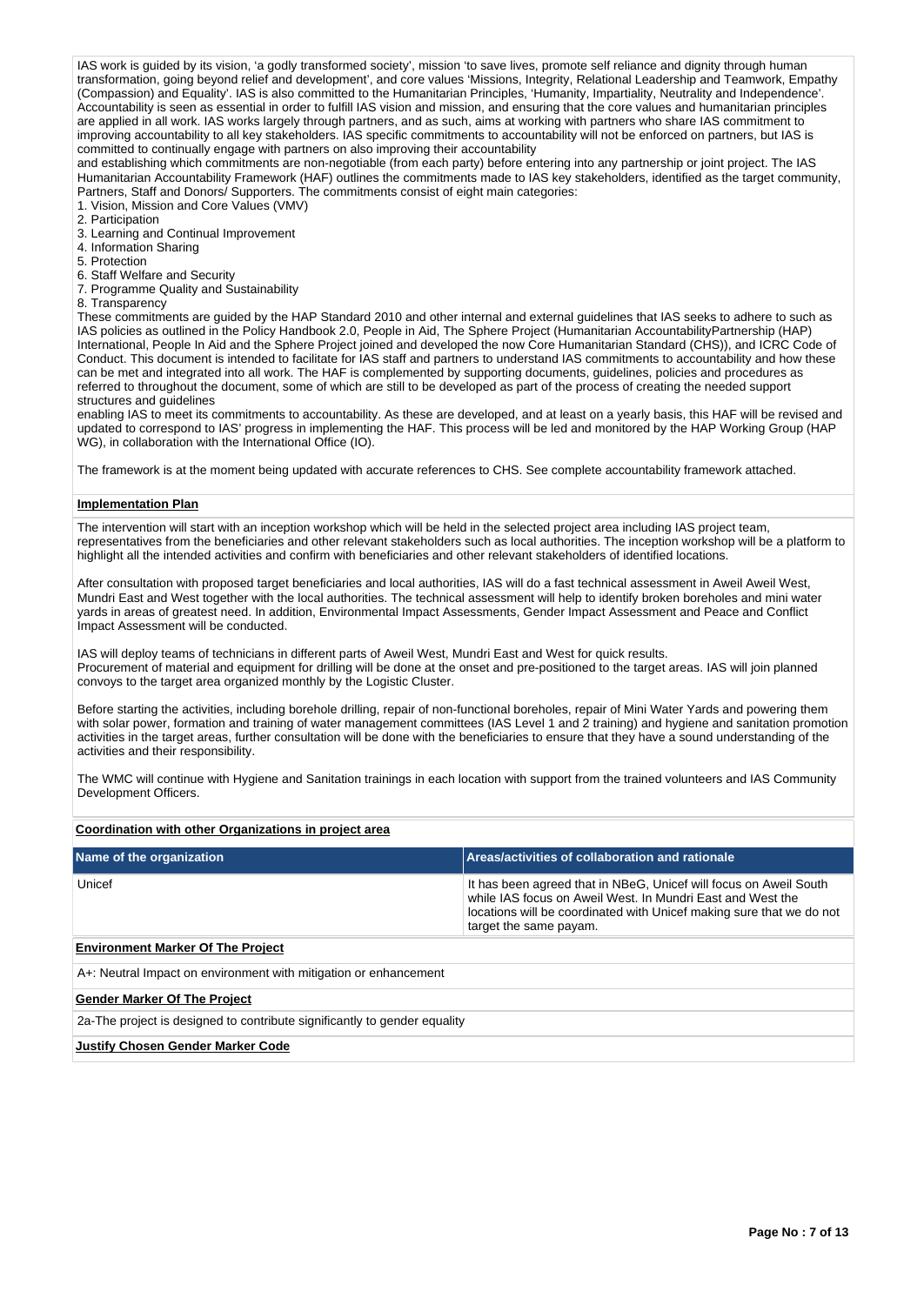Gender is mainstreamed in all IAS interventions and is thus part of the whole programing, including the assessment, planning, implementation, and impact evaluation on men, women, boys and girls. The following intervention has been given a Gender code of 2a: Gender mainstreaming. Potential to contribute significantly to gender equality. A gender and age analysis is included in the project's needs assessment and is reflected in one or more of the project's activities and one or more of the project outcomes.

Being well aware of the circumstances in the targeted communities, IAS has observed how the power imbalances and poor gender relationships in the community can hamper progress and ultimately, development. Besides addressing the gender subject through community sensitization, advocacy and training activities employed under this intervention, IAS further seeks to ensure that the composition of water management committees is deliberately based on gender inclusiveness, as a practical demonstration of that message. Further: • To lessen the workload on women and children who most often are the water gatherers, key criteria of water point location is to minimize the distance from households and plan water-points at schools so girls can collect water before they return home.

• Access to safe drinking water will improve life for men, women, boys and girls. Men, women, boys and girls are less likely to be sick promoting a more reliable workforce, stronger families, and increased standard of living. Children are able to attend school more consistently due to good health. This will help to overcome illiteracy one child at the time.

• With each water point a water management committee is formed as mentioned above. They will be engaged in the project implementation including decision making for the water point. The composition of water committees is with a minimum of 50 % female participation. IAS will take care to work with the communities to ensure that as women step outside what may be viewed as their traditional roles that they will not face repercussions from other community members (male or female).

Before starting the intervention, IAS Gender Impact Assessment tool (based on Sida's Gender Impact Tool) will be applie

## **Protection Mainstreaming**

IAS has operated in conflict areas since 1989 when IAS was founded in southern Sudan during the civil war. Experiences are drawn from operations among other areas in Darfur where IAS had to negotiate with different fractions of the guerrilla to be able to drill. Two years after South Sudan independence, IAS was once again faced with the challenge to operate in a conflict situation being the first humanitarian actor to intervene in Jonglei State. Due to the ethnic dimension of the conflict, IAS had to withdraw some staff from different operations area to ensure their safety. Overall, water (or lack thereof) can be a great source of tension in the communities and IAS strives to conduct conflict sensitivity programming in line with principles of Do No Harm and Protection.

Employees deployed in conflict areas today are of ethnicity that is considered neutral, they have the ability to talk with all actors of the conflict divide, and identify and communicate connectors such as safe access to water for human consumption but also for pastoralists' animals.

IAS is keen to safety and security for its staff working in the field and community members. In implementing these intervention IAS considers how to reduce cross cutting issues like Gender Based Violence which can occur when women are walking to water points or water sources. IAS will rehabilitate boreholes which are close to villages first in order to cut short the distance of women walking to fetch water. IAS will also ensure that there are volunteers in each water point or water source who will ensure women can fetch water first in the bases of first come first serves.

IAS has developed its own Peace and Conflict Impact Assessment (PCIA) tool which will be used at the onset of this project. The PCIA Phase 1 questionnaire is used to identify potential risks and negative impacts of the project on the affected context. It should also be used to identify and strengthen any opportunities for peacebuilding activities. The process helps to identify Connectors & Dividers (identifiable factors that either connect or separate actors). Connectors are sources of common identity, shared interests, or shared experiences. Dividers are the sources of tension or difference that can be exacerbated by, or lead to, conflict. The PCIA will inform the project planning phase as to which connectors can be strengthened so as to maximise the positive effects of the project, and which dividers can be mitigated or addressed through peacebuilding activities, in order to minimise the negative effects of the project.

#### **Country Specific Information**

### **Safety and Security**

In Aweil West the security is fair and IAS does not foresee any major insecurity issues that could hamper operations. In Mundri, the situation is tensed and daily security assessments are done before operation teams go to the specific site. IAS works closely with UN agencies including UNMISS, authorities and participates in security meetings both on a national and state level to be up to date with the latest developments and to ensure staff, volunteers and beneficiaries are safe. IAS has also a security focal point in Juba.

### **Access**

IAS has worked in Northern Bahr el Ghazal since 1998 implementing WASH and Food Security activities. IAS has two field offices, one in Akuem, Aweil East and another one in Nyinbouli, Aweil West, and is well known by the communities and local authorities. In NBeG, IAS operates two drilling rigs including compressors and vehicles. The drilling teThe drilling teams are supported by two technical WASH advisors and a construction team skilled not only in installation of hand pumps and platforms but also in construction of mini water yards run by solar power. In Western Equatoria, IAS started its operation in the 90s but pulled out when needs where higher in other areas of the country. In 2016, IAS returned and re-opened its dormant office in Mundri town. Since then, IAS has rehabilitated more than 30 boreholes, rehabilitated mini water yards, re-trained water management committees, and conducted hygiene and sanitation training. IAS works closely with Unicef in Western Equatoria IAS works closely with Unicef in Western Equatoria and manages the core pipeline, and operates two water systems at the PoC. IAS has staff on the ground similar to the composition in NBeG. The technical WASH teams in both locations are further supported by a Community Mobilization Unit Advisor and Community Development Officers that works closely with the communities to establish Water Management Committees, train hygiene and sanitation volunteers, and implement hygiene and sanitation campaigns. In addition the field offices have other support staff as Finance/Administrative Officers, Logistic Officers and further programme and finance support from Juba.

IAS is a long-serving partner in the WASH cluster in NBeG and WES and coordinates all its activities with local communities, authorities and the WASH clusters. IAS is also a member of the WASH cluster on a national level.

# **BUDGET**

| Code | <b>Budget Line Description</b>         |   |                | <b>cost</b>      | D/S Quantity Unit Duration %<br>Recurran charged<br>l cel | lto CHF | <b>Total Cost</b> |
|------|----------------------------------------|---|----------------|------------------|-----------------------------------------------------------|---------|-------------------|
|      | <b>Staff and Other Personnel Costs</b> |   |                |                  |                                                           |         |                   |
| 1.1  | <b>Project Coordinators</b>            | D | 2 <sup>1</sup> | 1,550<br>$.00\%$ | 9                                                         | 30.00   | 8.370.00          |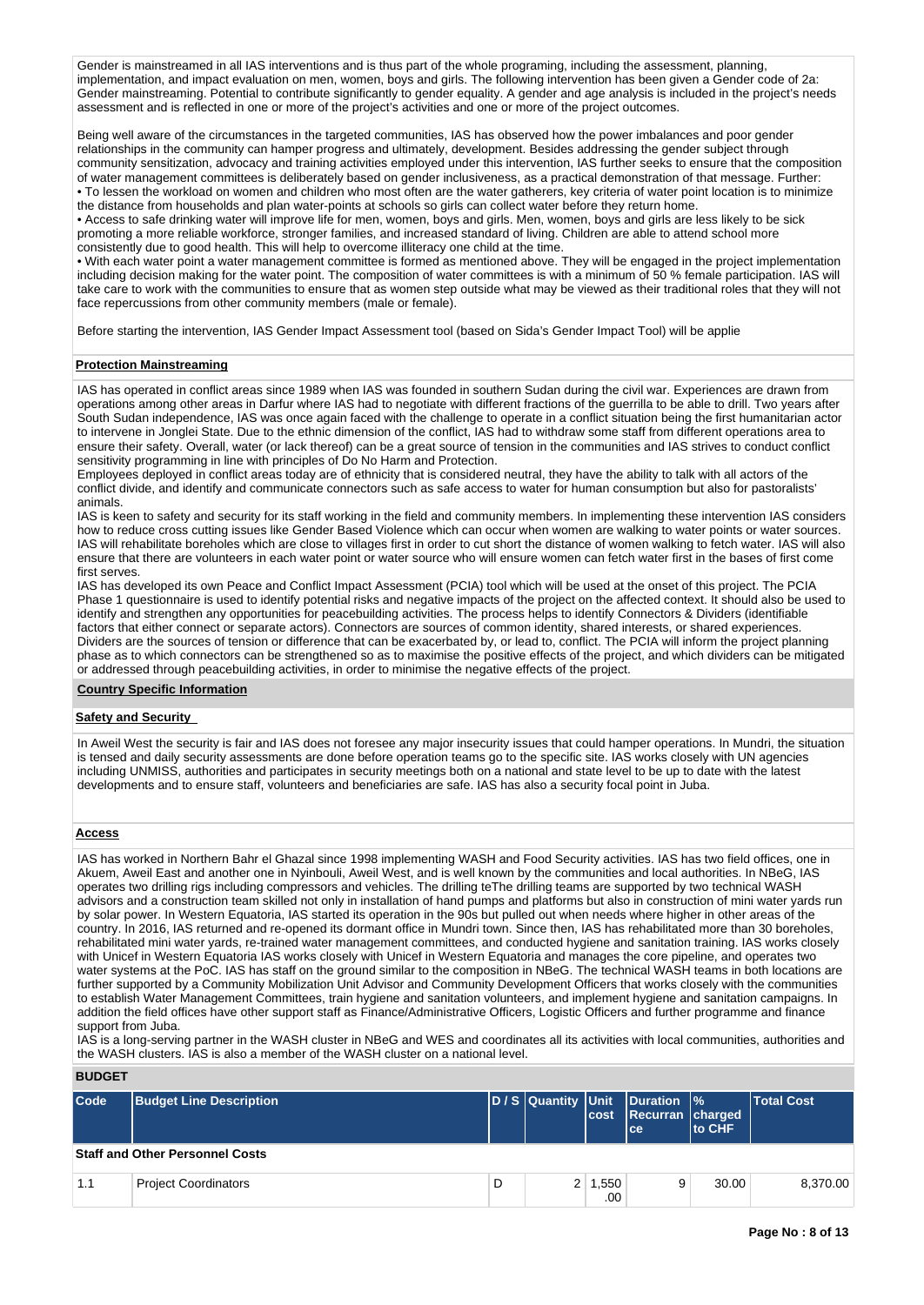|      | 2 Project Coordinators one at \$1750 per month and one at \$1350 per month (total \$3100/2=1550) for 9 months, 30% charged to<br>SSHF. Locations NBeG and WES.                 |             |                |                        |   |        |           |
|------|--------------------------------------------------------------------------------------------------------------------------------------------------------------------------------|-------------|----------------|------------------------|---|--------|-----------|
| 1.2  | <b>WASH Technical Advisor</b>                                                                                                                                                  | D           |                | $2 \mid 2,952$<br>.00  | 9 | 10.00  | 5,313.60  |
|      | 1 WASH Technical advisor at \$2952 per month for 9 months, 10% charged to SSHF. Will be advising at both locations (NBeG<br>and WES).                                          |             |                |                        |   |        |           |
| 1.3  | Field officer administrator                                                                                                                                                    | D           |                | $2 \mid 1,181$<br>.00. | 9 | 10.00  | 2,125.80  |
|      | 2 Field Office Administrator each at \$1181 per month for 9 months, 03% charged to SSHF. Locations NBeG and WES.                                                               |             |                |                        |   |        |           |
| 1.4  | Drilling and rehabilitation teams (boreholes)                                                                                                                                  | D           |                | $2 \mid 2,320$<br>.00  | 9 | 50.00  | 20,880.00 |
|      | 2 drilling and rehabilitation teams. Team 4 people at the rate of \$580 per month. Team will alternate time between WES and<br>NBeG. 100% charged to the project.              |             |                |                        |   |        |           |
| 1.5  | MWY rehabilitation team                                                                                                                                                        | D           |                | 1 2,400<br>.00         | 1 | 100.00 | 2,400.00  |
|      | 1 MWY rehabilitation team with 4 persons that will convert rehabilitated MWY to solar driven. Each team member at \$600 per<br>month. 3 months. 100% charged to the project    |             |                |                        |   |        |           |
| 1.6  | <b>Community Moibilizaton Unit Advisor</b>                                                                                                                                     | D           |                | $1 \mid 2,952$<br>.00  | 9 | 10.00  | 2,656.80  |
|      | The CMU advisor will advise the community activities in both NBeG and WES at a rate of \$2952. 10% charged to SSHF.                                                            |             |                |                        |   |        |           |
| 1.7  | <b>Community Development Officers</b>                                                                                                                                          | D           |                | 4 850.0<br>$\Omega$    | 9 | 20.00  | 6,120.00  |
|      | 4 CDOs, 2 at each location (NBeG and WES). The CDOs are responsible to train Water Manage Committees and volunteers at<br>\$850 per person for 12 months. 20% charged to SSHF. |             |                |                        |   |        |           |
| 1.8  | <b>Environmental Advisor</b>                                                                                                                                                   | D           |                | $1 \mid 1,771$<br>.00  | 9 | 10.00  | 1,593.90  |
|      | 1 environmental advisor for both locations at \$1771 per month. 10% charged to SSHF.                                                                                           |             |                |                        |   |        |           |
| 1.9  | <b>Country Director</b>                                                                                                                                                        | S           |                | 1 5,000<br>.00         | 9 | 6.00   | 2,700.00  |
|      | Juba based at \$5000. 6% charged to SSHF. Expat.                                                                                                                               |             |                |                        |   |        |           |
| 1.10 | Programme Manager                                                                                                                                                              | S           |                | $1 \mid 2,500$<br>.00  | 9 | 9.00   | 2,025.00  |
|      | Juba based at \$2500. 9% charged to the project. Expat. Overall responsible for program portfolio.                                                                             |             |                |                        |   |        |           |
| 1.11 | Finance Manager                                                                                                                                                                | S           |                | $1 \, 3,000$<br>.00    | 9 | 6.00   | 1,620.00  |
|      | Juba based at \$3000. 6% charged to SSHF. Expat.                                                                                                                               |             |                |                        |   |        |           |
| 1.12 | <b>Operations Manager</b>                                                                                                                                                      | S           |                | 1   1,819  <br>.00     | 9 | 6.00   | 982.26    |
|      | Juba based at \$1819. 6% charged to SSHF. Overall responsible for operations and logistics.                                                                                    |             |                |                        |   |        |           |
| 1.13 | <b>HR Manager</b>                                                                                                                                                              | $\mathsf S$ |                | $1 \mid 1,819$<br>.00  | 9 | 6.00   | 982.26    |
|      | Juba based at \$1819. 6% charged to SSHF.                                                                                                                                      |             |                |                        |   |        |           |
| 1.14 | Programme Support Manager                                                                                                                                                      | S           |                | $1 \mid 1,819$<br>.00  | 9 | 13.00  | 2,128.23  |
|      | Juba based at \$1819 Supports programme manager and Business Development and Monitoring Officer. 16% charged to SSHF.                                                          |             |                |                        |   |        |           |
| 1.15 | <b>MEAL Officer</b>                                                                                                                                                            | $\mathbb S$ |                | $1 \mid 1,810$<br>.00  | 9 | 13.00  | 2,117.70  |
|      | Juba based at \$1819. Responsible for monitoring and internal evaluation. 16% charged to SSHF.                                                                                 |             |                |                        |   |        |           |
| 1.16 | Logistic Officer                                                                                                                                                               | S           |                | 1 1,181<br>.00         | 9 | 13.00  | 1,381.77  |
|      | Juba based at \$1181. Responsible for procurement. 13% charged to SSHF.                                                                                                        |             |                |                        |   |        |           |
| 1.17 | Office Administrator                                                                                                                                                           | $\mathbb S$ |                | $1 \mid 1,181$<br>.00  | 9 | 6.00   | 637.74    |
|      | Juba based at \$1181. 6% charged to SSHF                                                                                                                                       |             |                |                        |   |        |           |
| 1.18 | Mechanic                                                                                                                                                                       | S           | 1 <sup>1</sup> | 1,810<br>.00           | 9 | 10.00  | 1,629.00  |
|      | Juba based at \$1810. Responsible for the maintenance of IAS vehicles and rigs. 10% charged to SSHF                                                                            |             |                |                        |   |        |           |
| 1.19 | Watchmen                                                                                                                                                                       | $\mathbb S$ |                | 6 500.0<br>0           | 9 | 13.00  | 3,510.00  |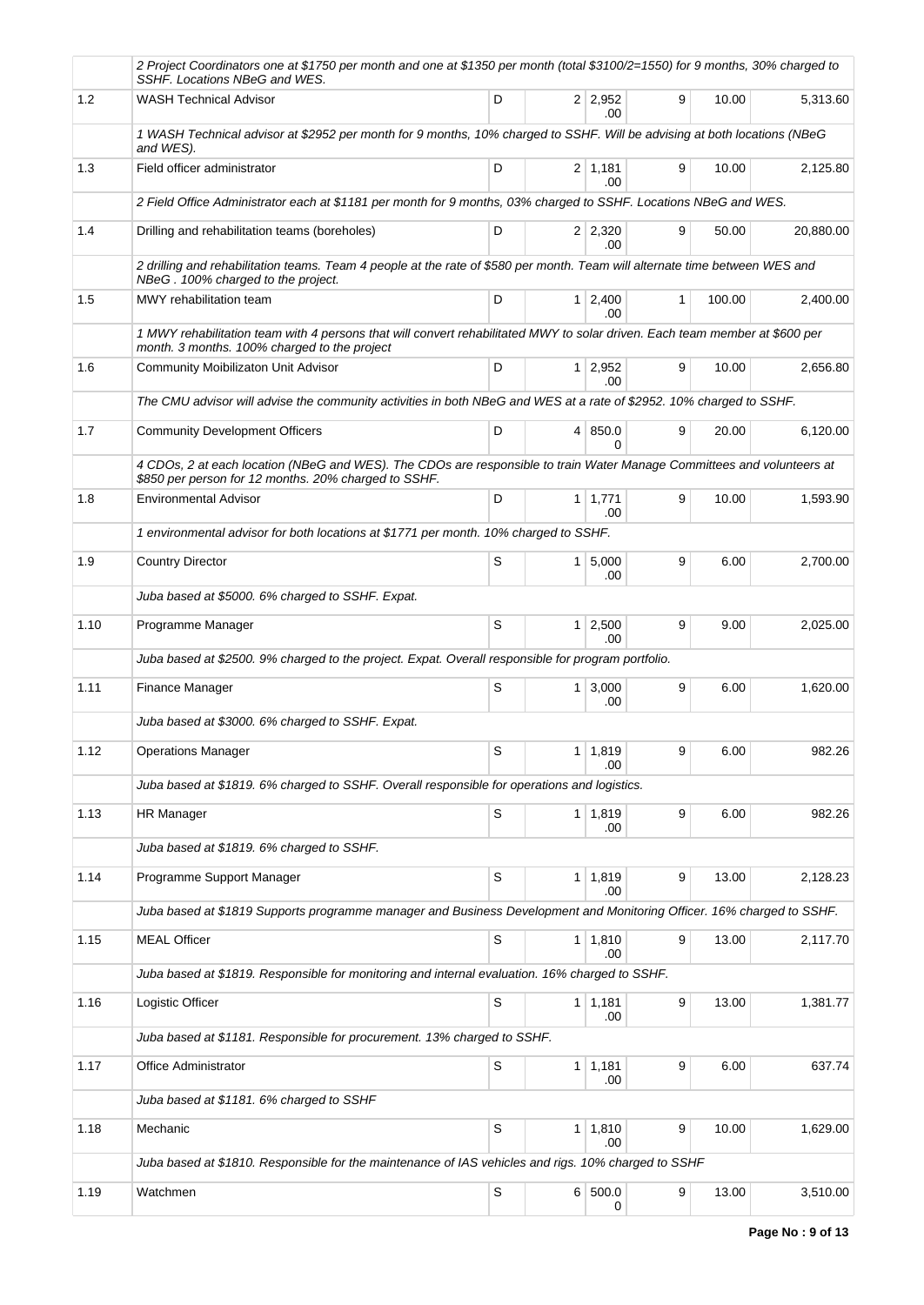|                  | 6 Watchmen in total, 2 Juba, 2 WES, and 2 NBEG. 10% charged to SSHF.                                                                                                                                                                                                       |   |      |                        |              |        |            |
|------------------|----------------------------------------------------------------------------------------------------------------------------------------------------------------------------------------------------------------------------------------------------------------------------|---|------|------------------------|--------------|--------|------------|
| 1.20             | Community Awareness campaigns                                                                                                                                                                                                                                              | D |      | $2 \mid 360.0$<br>0    | 8            | 100.00 | 5,760.00   |
|                  | Volunteers will be trained for continuous community awareness campaigns in the two locations. 6 (3) youth in each state will be<br>engaged at the rate of \$5 per day *as agreed by actors in SS) for 24 working days each.                                                |   |      |                        |              |        |            |
|                  | <b>Section Total</b>                                                                                                                                                                                                                                                       |   |      |                        |              |        | 74.934.06  |
|                  | Supplies, Commodities, Materials                                                                                                                                                                                                                                           |   |      |                        |              |        |            |
| 2.1              | Drilling of New Boreholes                                                                                                                                                                                                                                                  | D |      | $2 \mid 15,00$<br>0.00 | 1            | 100.00 | 30,000.00  |
|                  | See attached BoQ for details. 2 Boreholes will be drilled in Aweil West.                                                                                                                                                                                                   |   |      |                        |              |        |            |
| $2.2\,$          | <b>Rehabilitation of Boreholes</b>                                                                                                                                                                                                                                         | D | 40 l | 5,000<br>.00           | $\mathbf{1}$ | 100.00 | 200,000.00 |
|                  | 40 boreholes will be rehabilitated: 8 in Aweil West, 15 in Mundri West and 17 in Mundri East                                                                                                                                                                               |   |      |                        |              |        |            |
| 2.3              | <b>Rehabilitation of Minit Water Yard</b>                                                                                                                                                                                                                                  | D |      | $1 \mid 22,54$<br>5.00 | $\mathbf{1}$ | 100.00 | 22,545.00  |
|                  | See attached BoQ for details. 1 MWY will be rehabilitated in Aweil West and converted into solar driven.                                                                                                                                                                   |   |      |                        |              |        |            |
| 2.4              | Establishment and training of new and old Water Management   D<br>Committees                                                                                                                                                                                               |   |      | 43 400.0<br>$\Omega$   | 1            | 100.00 | 17,200.00  |
|                  | For each new and rehabilitated water point a WMC will be established and trained in IAS Level 1 and 2 training.                                                                                                                                                            |   |      |                        |              |        |            |
| 2.5              | <b>Warehouse Storge</b>                                                                                                                                                                                                                                                    | S |      | 1 700.0<br>0           | 9            | 16.00  | 1.008.00   |
|                  | Rent cost for storage in Juba. In NBeG and WES no storage cost. Monthly rent \$700. 16% charged to SSHF.                                                                                                                                                                   |   |      |                        |              |        |            |
| 2.6              | Transport of material                                                                                                                                                                                                                                                      | D |      | 6 3,000<br>.00         | $\mathbf{1}$ | 50.00  | 9,000.00   |
|                  | Transport of drilling and rehabilitation material from Juba to WES and NBeG. 1 trip per quarter for each location, in total 6 return<br>trips at the rate of \$3000 per trip. 50% charged to SSHF.                                                                         |   |      |                        |              |        |            |
| 2.7              | Distribution of material                                                                                                                                                                                                                                                   | D |      | 86 70.00               | $\mathbf{1}$ | 100.00 | 6,020.00   |
|                  | Distribution of material to the 43 different sites from field offices. 2 trips anticipated per site at the average rate of \$70 per trip.                                                                                                                                  |   |      |                        |              |        |            |
| 2.8              | Communication material for awareness campaigns                                                                                                                                                                                                                             | D | 430  | 3.00                   | 1            | 100.00 | 1,290.00   |
|                  | Design and printing of 430 posters (10 per location) at the rate of \$3 per poster.                                                                                                                                                                                        |   |      |                        |              |        |            |
|                  | <b>Section Total</b>                                                                                                                                                                                                                                                       |   |      |                        |              |        | 287,063.00 |
| <b>Equipment</b> |                                                                                                                                                                                                                                                                            |   |      |                        |              |        |            |
| 3.1              | Spare parts                                                                                                                                                                                                                                                                | S | 1    | 550.0<br>0             | 9            | 50.00  | 2,475.00   |
|                  | Fast moving spare parts to vehicles and drilling bits and hammers to drilling rigs. \$550 estimated lump sum per month. 50%<br>charged to SSHF.                                                                                                                            |   |      |                        |              |        |            |
|                  | <b>Section Total</b>                                                                                                                                                                                                                                                       |   |      |                        |              |        | 2,475.00   |
| <b>Travel</b>    |                                                                                                                                                                                                                                                                            |   |      |                        |              |        |            |
| 5.1              | Travel field staff                                                                                                                                                                                                                                                         | D | 48   | 300.0<br>0             | 1            | 20.00  | 2,880.00   |
|                  | 16 staff travel to field locations with UNHAS including R&R trips. 3 trips per person anticipated with UNHAS. Unit cost include<br>food allowances.                                                                                                                        |   |      |                        |              |        |            |
| 5.2              | WASH advisor travel                                                                                                                                                                                                                                                        | D |      | 6 300.0<br>0           | 1            | 50.00  | 900.00     |
|                  | The WASH advisor will travel to each location on a quarterly basis and spend at least 5 days at each location (NBeG and WES).<br>In total 6 return trips with UNHAS. Unit Cost includes food allowances. 50% charged to SSHF.                                              |   |      |                        |              |        |            |
| 5.3              | Monitoring trips                                                                                                                                                                                                                                                           | D |      | 6 300.0<br>0           | $\mathbf{1}$ | 50.00  | 900.00     |
|                  | Monitoring by the Juba programme department (MEAL officer and PM). At least monthly trips to each location (NBeG and WES).<br>At each location the person will spend 3-5 days. In total 6 trips and 50% charged to the project. Food allowances including in Unit<br>Cost. |   |      |                        |              |        |            |
| 5.4              | Vehicle costs                                                                                                                                                                                                                                                              | D | 1980 | 2.00                   | 1            | 50.00  | 1,980.00   |
|                  | Administrative and support travel at each project location (NBeG and WES). \$2 per kilometer. Estimated 10 km per working day<br>for 9 months.                                                                                                                             |   |      |                        |              |        |            |
|                  | <b>Section Total</b>                                                                                                                                                                                                                                                       |   |      |                        |              |        | 6,660.00   |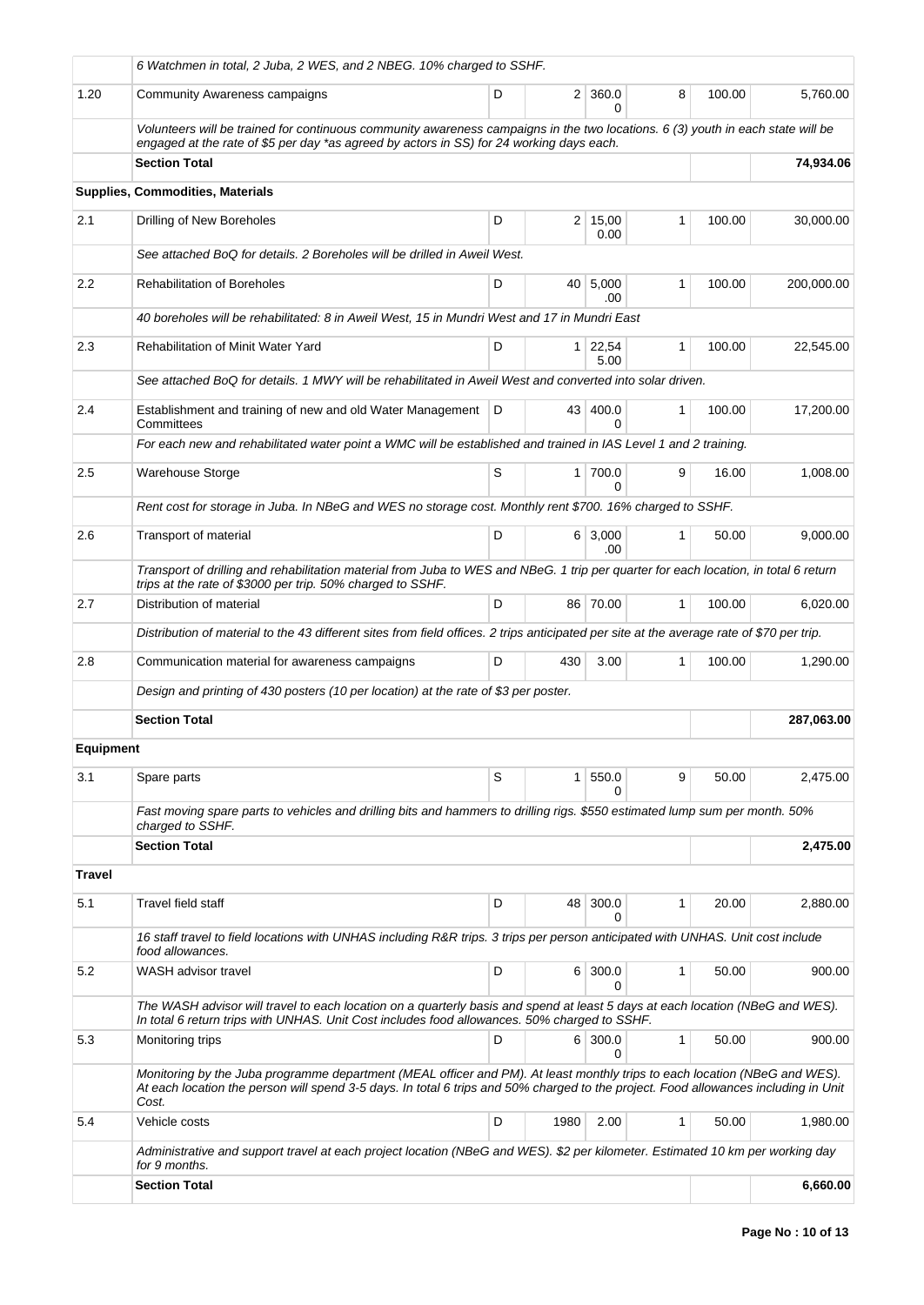|                   | <b>General Operating and Other Direct Costs</b>                                                                                                                |   |              |               |   |        |            |
|-------------------|----------------------------------------------------------------------------------------------------------------------------------------------------------------|---|--------------|---------------|---|--------|------------|
| 7.1               | <b>Office Rent</b>                                                                                                                                             | S | $\mathbf{1}$ | 3,500<br>.00. | 9 | 6.00   | 1,890.00   |
|                   | Contribution to Juba office at the rate \$3500. 6% charged on SSHF.                                                                                            |   |              |               |   |        |            |
| 7.2               | Field office rent, security and maintenance                                                                                                                    | S | $\mathbf{1}$ | 2,000<br>.00. | 9 | 13.00  | 2,340.00   |
|                   | Contribution to rent of field offices in Mundri (Mundri West), Nyinbuli (Aweil West) and Akuem (Aweil East. \$800 per month per<br>location. SSHF charged 13%. |   |              |               |   |        |            |
| 7.3               | Office running costs                                                                                                                                           | S | 1            | 1,000<br>.00. | 9 | 20.00  | 1,800.00   |
|                   | Lump sum for office stationary and supplies, utilities such as credit for mobile phones/Thurayas and internet                                                  |   |              |               |   |        |            |
| 7.4               | <b>Bank Charges</b>                                                                                                                                            | S | 1            | 160.0<br>0    | 9 | 100.00 | 1,440.00   |
|                   | Lump sum for monthly bank charges                                                                                                                              |   |              |               |   |        |            |
|                   | <b>Section Total</b>                                                                                                                                           |   |              |               |   |        | 7,470.00   |
| <b>SubTotal</b>   |                                                                                                                                                                |   | 2,687.00     |               |   |        | 378,602.06 |
| <b>Direct</b>     |                                                                                                                                                                |   |              |               |   |        | 347,935.10 |
| Support           |                                                                                                                                                                |   |              |               |   |        | 30,666.96  |
| <b>PSC Cost</b>   |                                                                                                                                                                |   |              |               |   |        |            |
|                   | <b>PSC Cost Percent</b>                                                                                                                                        |   |              |               |   |        | 3.00       |
| <b>PSC Amount</b> |                                                                                                                                                                |   |              |               |   |        | 11,358.06  |
| <b>Total Cost</b> |                                                                                                                                                                |   |              |               |   |        | 389,960.12 |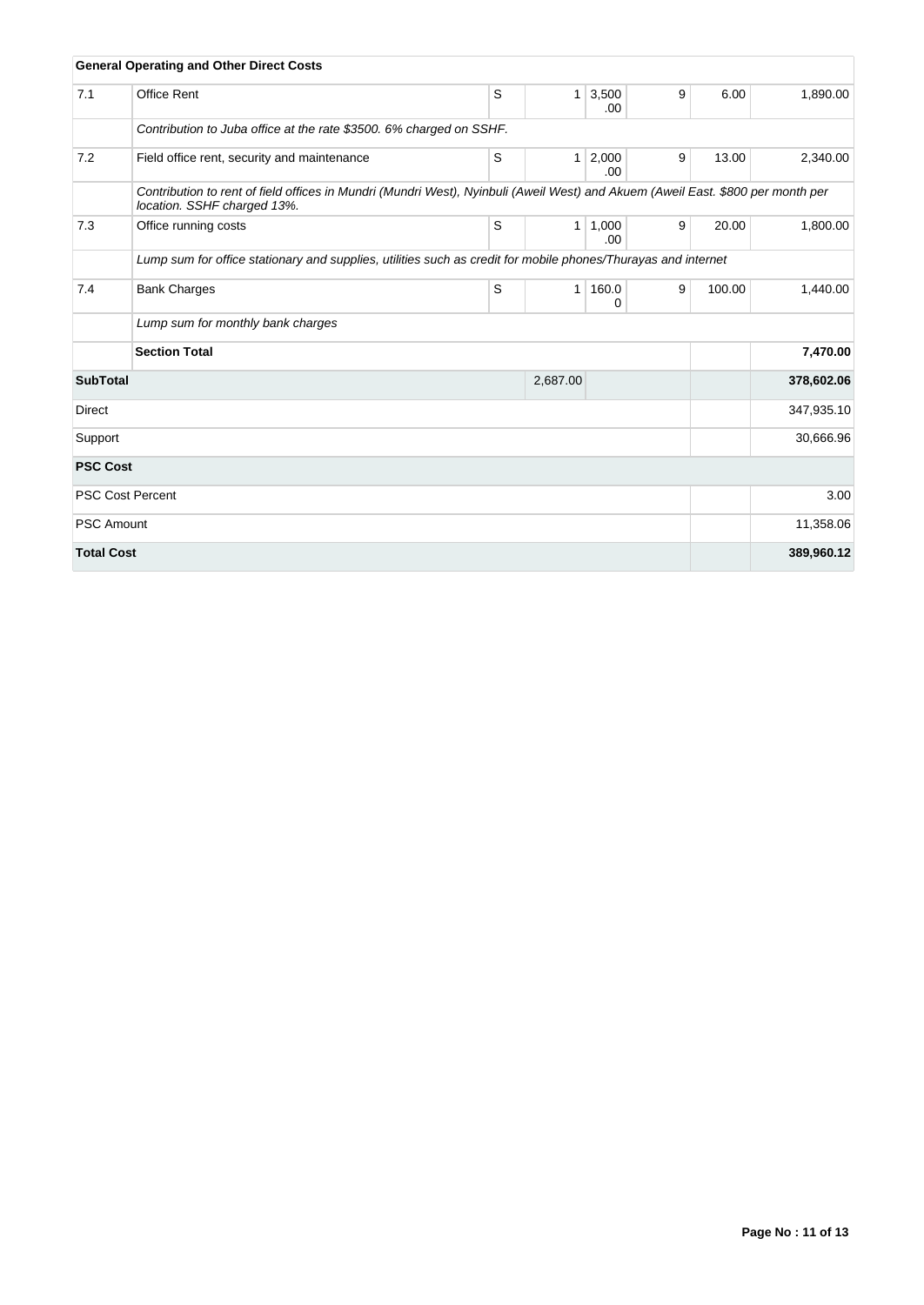# **Project Locations**

| <b>Location</b>                          | <b>Estimated</b><br>percentage<br>of budget<br>for each<br><b>location</b> |             | <b>Estimated number of beneficiaries</b> | for each location |  | <b>Activity Name</b>                                                                                                                                                                                                                                                                                                                                                                                                                                                                                                                                                                                                                                                                                                                                                                                                                                                                                                                                                                                                                                                                                                                                                                                                                                                                                                                                                                                                                                                                                                                                                       |
|------------------------------------------|----------------------------------------------------------------------------|-------------|------------------------------------------|-------------------|--|----------------------------------------------------------------------------------------------------------------------------------------------------------------------------------------------------------------------------------------------------------------------------------------------------------------------------------------------------------------------------------------------------------------------------------------------------------------------------------------------------------------------------------------------------------------------------------------------------------------------------------------------------------------------------------------------------------------------------------------------------------------------------------------------------------------------------------------------------------------------------------------------------------------------------------------------------------------------------------------------------------------------------------------------------------------------------------------------------------------------------------------------------------------------------------------------------------------------------------------------------------------------------------------------------------------------------------------------------------------------------------------------------------------------------------------------------------------------------------------------------------------------------------------------------------------------------|
|                                          |                                                                            | <b>Men</b>  | Women   Boys   Girls   Total             |                   |  |                                                                                                                                                                                                                                                                                                                                                                                                                                                                                                                                                                                                                                                                                                                                                                                                                                                                                                                                                                                                                                                                                                                                                                                                                                                                                                                                                                                                                                                                                                                                                                            |
| Northern Bahr el Ghazal -> Aweil<br>West |                                                                            | 36 1,508    |                                          | 1,509 1,990 1,993 |  | 7,000 Activity 1.1.1 : Procurement of material<br>Together with local authorities and communities<br>identify water points that are prioritized to be<br>rehabilitated<br>Rehabilitation of 1 MWY and converted into solar<br>driven<br>Rehabilitation of 40 non-functional boreholes with<br>hand-pumps<br>For each rehabilitated water point, formation and<br>training of Water Management Committees in<br>IAS Level 1 and Level 2 training in maintenance<br>of water points, hygiene and sanitation and<br>cross-cutting issues<br>Handover of water point to community<br>Activity 1.2.1 : Procurement of material<br>Identification of sites together with local<br>authorities and local communities<br>Geophysical survey + EIA<br>Consultation with local authorities and community<br>Clearing of site<br>Drilling<br>Construction of platform and installation of hand<br>pump<br>Selection of WMC members and 4 days training<br>in IAS level 1 and level 2 training.<br>After training of WMC, handover to community<br>Activity 1.3.1 : Identification old WMC members<br>and/or selection of new WMC members by the<br>communities<br>4 days training in IAS Level 1 and 2 training on<br>management of water points, hygiene and<br>sanitation and cross-cutting issues.<br>Handover of water point to community<br>Identification of 6 Hygiene and Sanitation<br>Volunteers in the NBeG and WES<br>4 days training of volunteers<br>Continuous hygiene and sanitation promotion in<br>the communities through different participatory<br>methodologies. |
| Western Equatoria -> Mundri East         |                                                                            | $30\,1,113$ |                                          |                   |  | 1,111 2,643 2,633 7,500 Activity 1.1.1 : Procurement of material<br>Together with local authorities and communities<br>identify water points that are prioritized to be<br>rehabilitated<br>Rehabilitation of 1 MWY and converted into solar<br>driven<br>Rehabilitation of 40 non-functional boreholes with<br>hand-pumps<br>For each rehabilitated water point, formation and<br>training of Water Management Committees in<br>IAS Level 1 and Level 2 training in maintenance<br>of water points, hygiene and sanitation and<br>cross-cutting issues<br>Handover of water point to community<br>Activity 1.3.1 : Identification old WMC members<br>and/or selection of new WMC members by the<br>communities<br>4 days training in IAS Level 1 and 2 training on<br>management of water points, hygiene and<br>sanitation and cross-cutting issues.<br>Handover of water point to community<br>Identification of 6 Hygiene and Sanitation<br>Volunteers in the NBeG and WES<br>4 days training of volunteers<br>Continuous hygiene and sanitation promotion in<br>the communities through different participatory<br>methodologies.                                                                                                                                                                                                                                                                                                                                                                                                                                     |